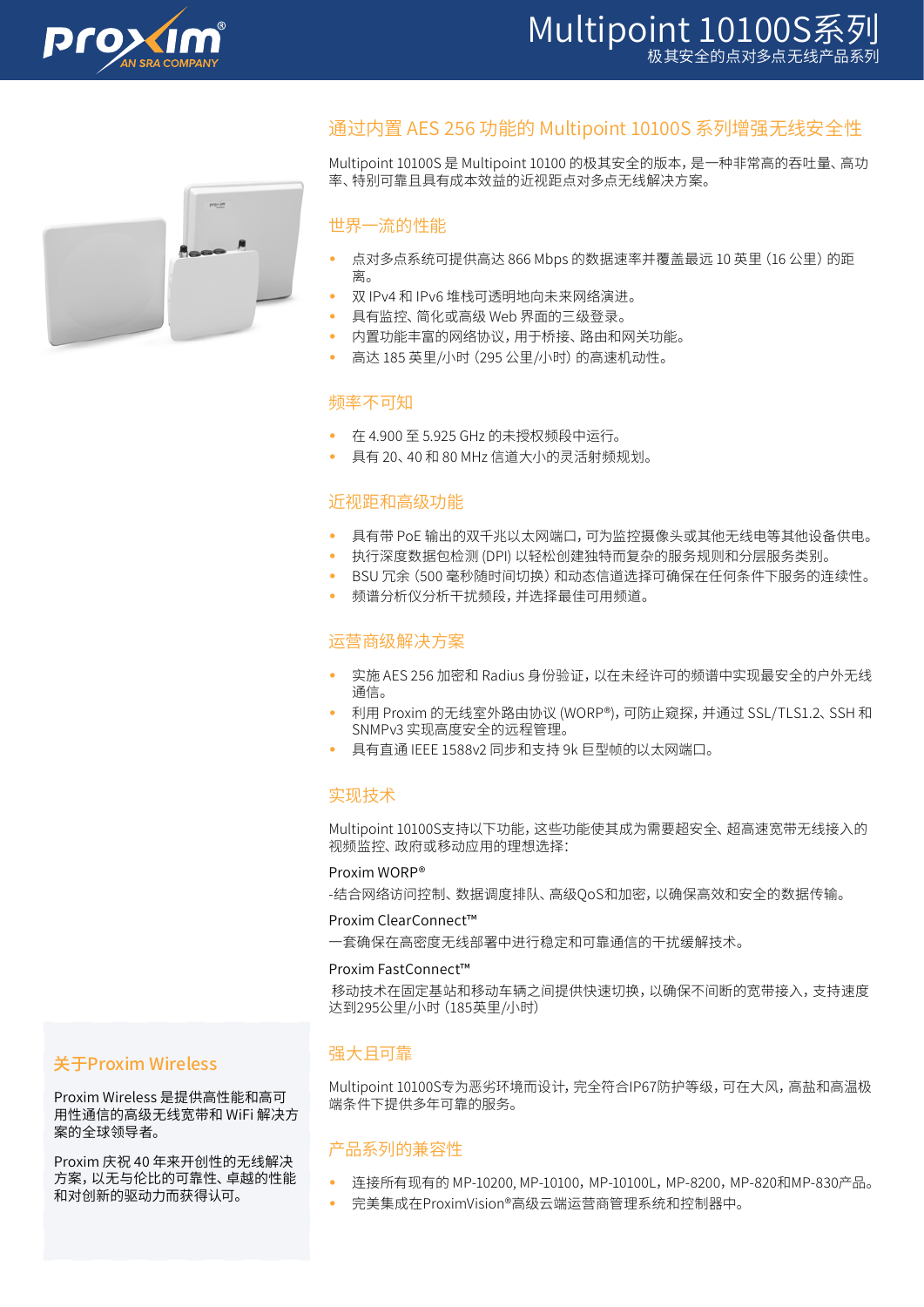# 多语言支持

## Web界面提供英语,法语,西班牙语和中文

# 规格

| <b>PRODUCT MODELS</b>                                                                                                                  |                                                                                                                                                                                                                                                                                            |                                                          | <b>PART NUMBERS</b> |  |  |  |  |
|----------------------------------------------------------------------------------------------------------------------------------------|--------------------------------------------------------------------------------------------------------------------------------------------------------------------------------------------------------------------------------------------------------------------------------------------|----------------------------------------------------------|---------------------|--|--|--|--|
| MP-10100S-BSU                                                                                                                          | Tsunami® MP 10100 Base Station, AES 256, 867 Mbps, MIMO 2x2, Type-N Connectors                                                                                                                                                                                                             | 901-00294 MP-10100S-BSU-US<br>901-00362 MP-10100S-BSU-WD |                     |  |  |  |  |
| MP-10150S-BS9                                                                                                                          | Tsunami® MP 10150 Base Station, AES 256, 867 Mbps, MIMO 2x2, 90° sector antenna<br>901-00296 MP-10150S-BS9-US<br>901-00363 MP-10150S-BS9-WD                                                                                                                                                |                                                          |                     |  |  |  |  |
| <b>MP-10100S-SUA</b>                                                                                                                   | 901-00295 MP-10100S-SUA-US<br>Tsunami® MP 10100 Subscriber Unit, AES 256, 867 Mbps, MIMO 2x2, Type-N Connectors<br>901-00364 MP-10100S-SUA-WD                                                                                                                                              |                                                          |                     |  |  |  |  |
| MP-10150S-SUR                                                                                                                          | 901-00297 MP-10150S-SUR-US<br>Tsunami® MP 10150 Subscriber Unit, AES 256, 867 Mbps, MIMO 2x2, 22 dBi panel antenna<br>901-00365 MP-10150S-SUR-WD                                                                                                                                           |                                                          |                     |  |  |  |  |
| <b>INTERFACES</b>                                                                                                                      |                                                                                                                                                                                                                                                                                            |                                                          |                     |  |  |  |  |
| <b>WIRED ETHERNET</b><br><b>WIRELESS PROTOCOL</b>                                                                                      | Two auto MDI-X RJ45 10/100/1000Mbps Ethernet (Port #1 with PoE in & Data, Port #2 with PoE out & Data)<br>WORP® (Wireless Outdoor Router Protocol)                                                                                                                                         |                                                          |                     |  |  |  |  |
| <b>RADIO &amp; TX SPECS</b>                                                                                                            |                                                                                                                                                                                                                                                                                            |                                                          |                     |  |  |  |  |
| <b>MIMO</b><br><b>MODULATION</b><br><b>FREQUENCY</b><br><b>CHANNEL SIZE</b><br>DATA RATE<br><b>TX POWER</b><br><b>TX POWER CONTROL</b> | 2x2:2<br>OFDM with BPSK, QPSK, QAM16, QAM64, QAM256<br>4.900 - 5.925 GHz (Subject to Country Regulations)<br>80 MHz, 40 MHz and 20 MHz<br>MCS 0 to 9 with Dynamic Data Rate Selection<br>Up to 28 dBm (dual chain)<br>0 - 27 dB, in 1 dB steps. Automatic TPC with configurable EIRP limit |                                                          |                     |  |  |  |  |
|                                                                                                                                        | <b>80 MHz</b>                                                                                                                                                                                                                                                                              | 40 MHz                                                   | 20 MHz              |  |  |  |  |
| TX POWER (dual RF)                                                                                                                     | <b>MCS0: 28</b>                                                                                                                                                                                                                                                                            | <b>MCS0:28</b>                                           | MCS0: 29            |  |  |  |  |
|                                                                                                                                        | MCS9: 21                                                                                                                                                                                                                                                                                   | MCS9: 22                                                 | <b>MCS8: 25</b>     |  |  |  |  |
| RX SENSITIVITY (Per=10%)                                                                                                               | MCS0: -89                                                                                                                                                                                                                                                                                  | MCS0: -93                                                | MCS0: -94           |  |  |  |  |
|                                                                                                                                        | MCS9: -68                                                                                                                                                                                                                                                                                  | MCS9: -71                                                | MCS8: -74           |  |  |  |  |
| THROUGHPUT (RFC 2544)                                                                                                                  | Up to 672 Mbps                                                                                                                                                                                                                                                                             | Up to 324 Mbps                                           | Up to 137 Mbps      |  |  |  |  |
| <b>OTHER</b>                                                                                                                           | Dynamic Channel Selection (DCS) based on interference detection, Dynamic Frequency Selection (DFS) based on radar signature<br>Automatic Transmit Power Control (ATPC) with EIRP limit support                                                                                             |                                                          |                     |  |  |  |  |
| <b>ANTENNA</b>                                                                                                                         |                                                                                                                                                                                                                                                                                            |                                                          |                     |  |  |  |  |
| MP-10100S-BSU/SUA<br>MP-10150S-BS9<br>MP-10150S-SUR                                                                                    | Two N-type Connectors with built-in Surge Protection<br>Integrated 2x2 MIMO 16dBi Dual Polarized 90 degree Sector Antenna<br>Integrated 2x2 MIMO 22dBi Dual Polarized 1 foot Panel Antenna                                                                                                 |                                                          |                     |  |  |  |  |
| <b>MANAGEMENT</b>                                                                                                                      |                                                                                                                                                                                                                                                                                            |                                                          |                     |  |  |  |  |
| <b>REMOTE</b><br><b>SNMP</b><br><b>OTHER</b><br>Multi-Language Support                                                                 | Telnet and SSH, Web GUI and SSL, TFTP, SNMPv3<br>SNMP v1-v2c-v3, RFC-1213, RFC-1215, RFC-2790, RFC-2571, RFC-3412, RFC-3414, Private MIB<br>Syslog, sFlow <sup>"</sup> agent, SNTP and local time, Spectrum analyzer<br>Web Interface available in English, French, Spanish and Chinese    |                                                          |                     |  |  |  |  |
| <b>SYNCHRONIZATION</b>                                                                                                                 |                                                                                                                                                                                                                                                                                            |                                                          |                     |  |  |  |  |
|                                                                                                                                        | Pass-trough SyncE and Precision Time Protocol (IEEE 1588v2) Ethernet Synchronization                                                                                                                                                                                                       |                                                          |                     |  |  |  |  |
| <b>SECURITY</b>                                                                                                                        |                                                                                                                                                                                                                                                                                            |                                                          |                     |  |  |  |  |
| <b>ENCRYPTION</b><br><b>AUTHENTICATION</b>                                                                                             | AES 128 and AES 256<br>Internal MAC Address Control List, Radius based Authentication (with VLAN and QoS provisioning)                                                                                                                                                                     |                                                          |                     |  |  |  |  |
| QoS                                                                                                                                    |                                                                                                                                                                                                                                                                                            |                                                          |                     |  |  |  |  |
| Asymmetric Bandwidth Control<br>Packet Classification<br>Capabilities<br>Scheduling                                                    | Asymmetric UL/DL committed and maximum information rate per service flow<br>802.1p priority, IPTOS, VLAN ID, IP addresses, ports, Ethernet addresses, IP protocol, and EtherType<br>Best Effort, Real Time Polling Services                                                                |                                                          |                     |  |  |  |  |